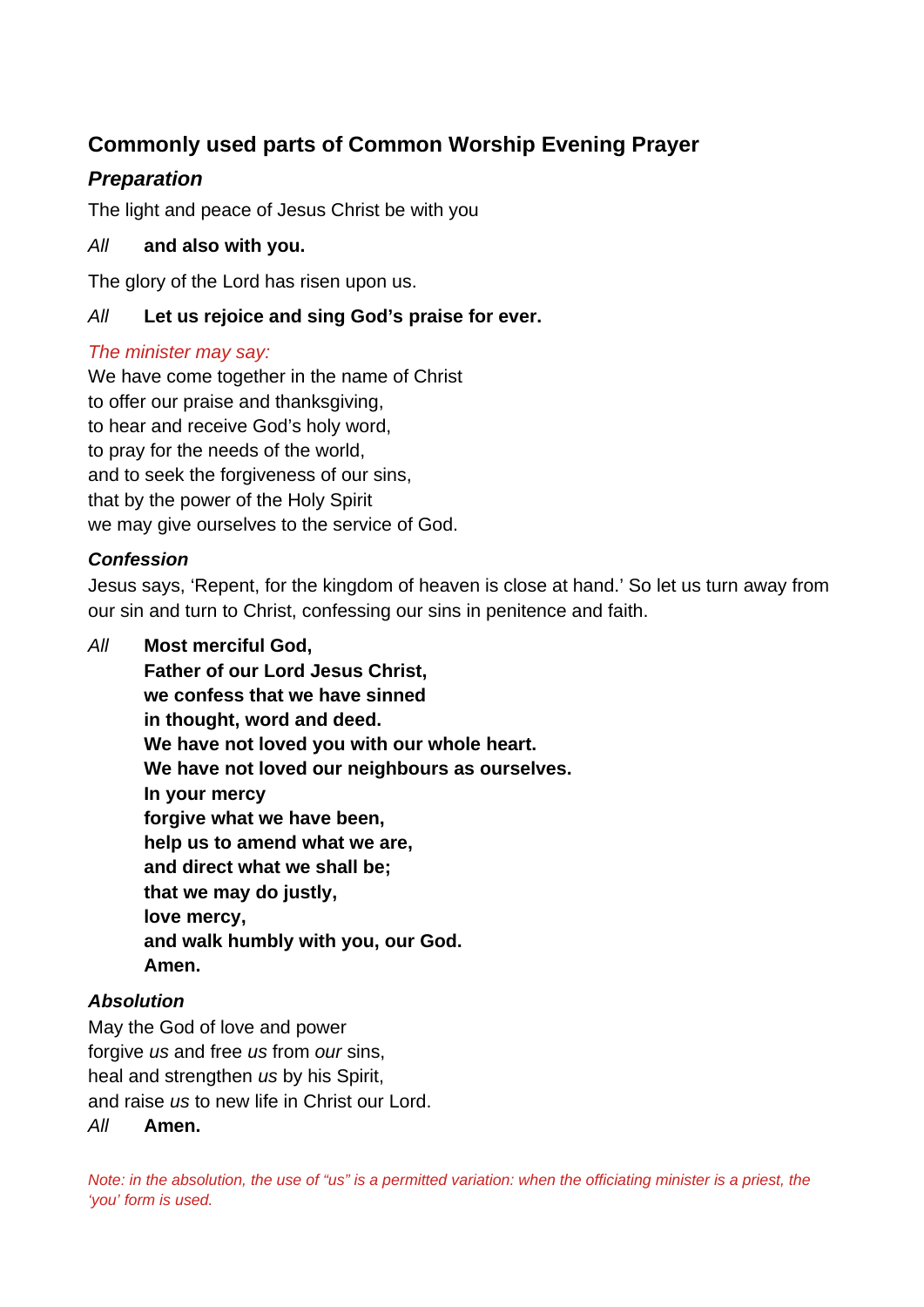### *Prayer of thanksgiving*

Blessed are you, sovereign God, our light and our salvation; to you be glory and praise for ever. You led your people to freedom by a pillar of cloud by day and a pillar of fire by night. May we who walk in the light of your presence acclaim your Christ, rising victorious, as he banishes all darkness from our hearts and minds. Blessed be God, Father, Son and Holy Spirit:

*All* **Blessed be God for ever.**

### *Opening prayer*

The day is almost over, and the evening has come; let us pray with one heart and mind.

### *Silence is kept.*

As our evening prayer rises before you, O God, so may your Spirit come down upon us to set us free to sing your praise for ever and ever.

*All* **Amen***.*

## *Hymn*

*An opening hymn may be sung*

## *Psalmody*

*The appointed psalm is said or sung The Common Worship psalter is at<https://www.churchofengland.org/common-material/psalter>*

### *Scripture Reading(s)*

*One or more readings appointed for the day are read. The reading(s) may be followed by a time of silence.*

*The reader may say*

This is the word of the Lord. *All* **Thanks be to God***.*

### *Sermon*

*A sermon is preached when Evening Prayer is the principal service* 

### *Creed*

*When Evening Prayer is the principal service, the Apostles' Creed or an authorized Affirmation of Faith is said. It may be omitted on other occasions.*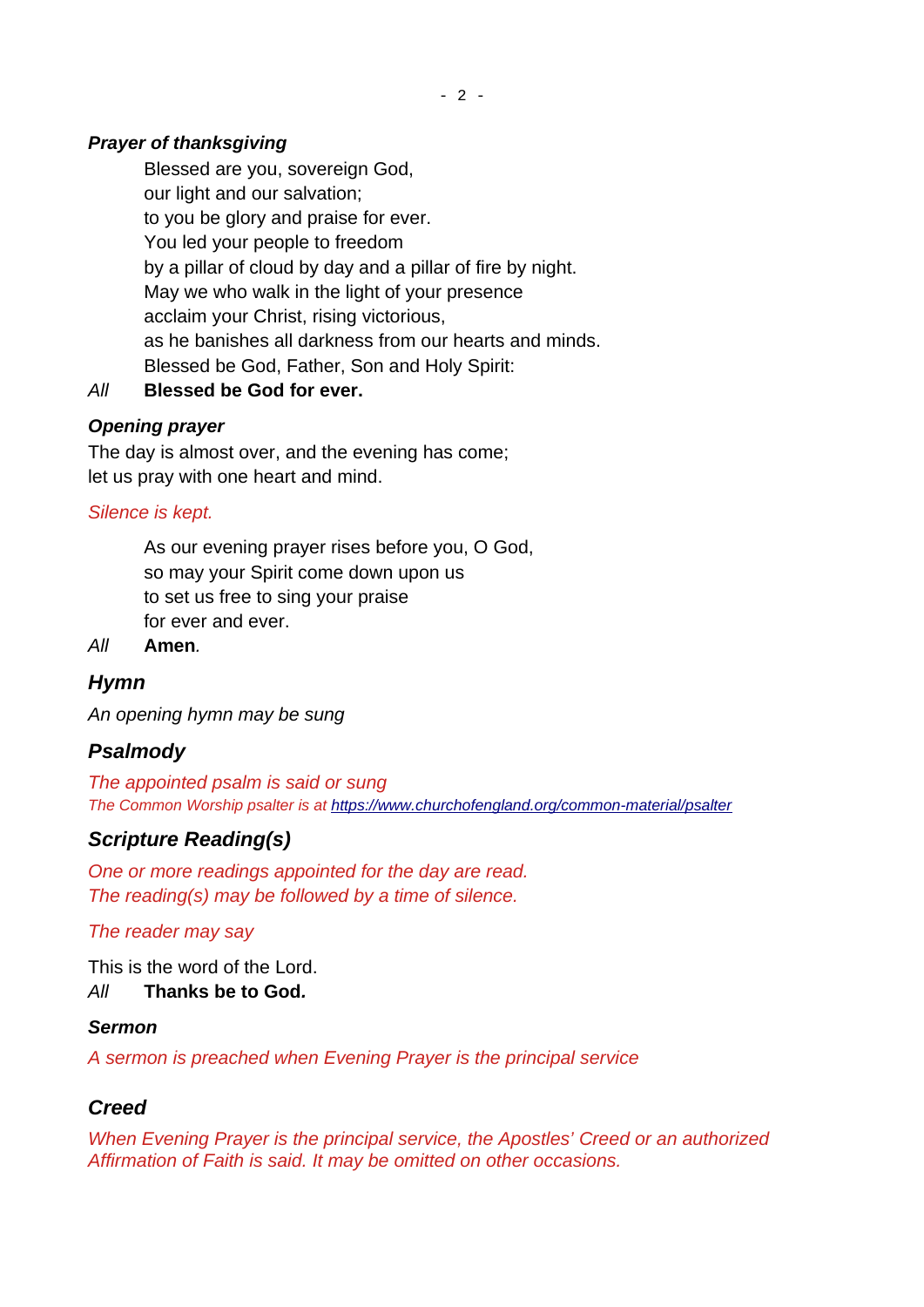*All* **I believe in God, the Father almighty, creator of heaven and earth. I believe in Jesus Christ, his only Son, our Lord, who was conceived by the Holy Spirit, born of the Virgin Mary, suffered under Pontius Pilate, was crucified, died, and was buried; he descended to the dead. On the third day he rose again; he ascended into heaven, he is seated at the right hand of the Father, and he will come to judge the living and the dead. I believe in the Holy Spirit, the holy catholic Church, the communion of saints, the forgiveness of sins, the resurrection of the body, and the life everlasting. Amen.**

#### *Intercessions*

#### *Intercessions are offered.*

#### *Typical responses during these prayers are:*

|     | Lord, in your mercy |  | Lord, hear us            |
|-----|---------------------|--|--------------------------|
| All | hear our prayer.    |  | Lord, graciously hear us |

#### *The intercessions may conclude with:*

Merciful Father,

*All* **accept these prayers for the sake of your Son, our Saviour, Jesus Christ.**

### *The collect for the day*

*The Collect is said (see [https://www.churchofengland.org/prayer-and-worship/worship-texts-and](https://www.churchofengland.org/prayer-and-worship/worship-texts-and-resources/common-worship/common-material/collects-post-communions)[resources/common-worship/common-material/collects-post-communions](https://www.churchofengland.org/prayer-and-worship/worship-texts-and-resources/common-worship/common-material/collects-post-communions) )*

### *The Lord's Prayer*

And now gathering our prayers and praises into one, as our Saviour taught us, so we pray